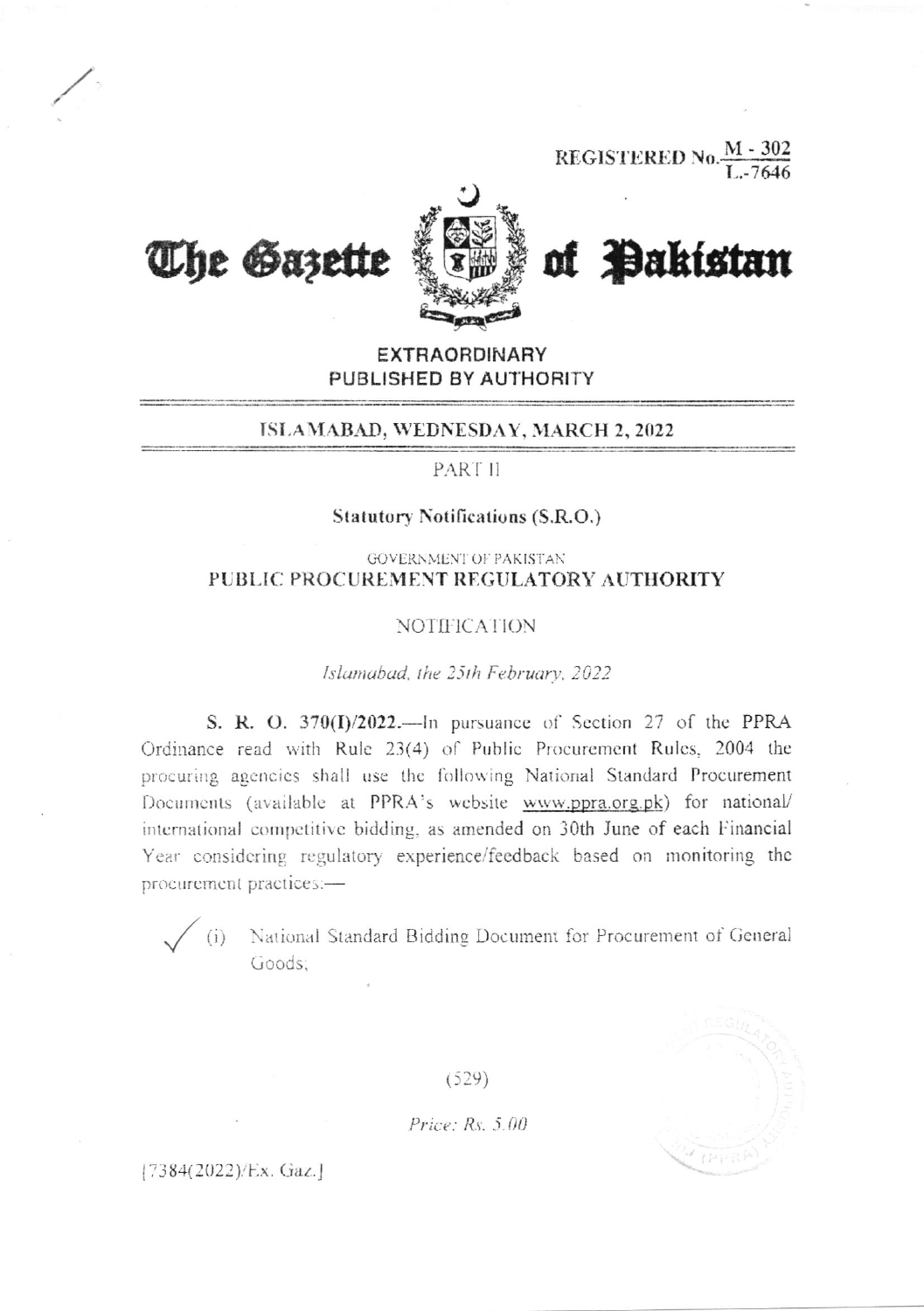- (ii) National Standard Request For Proposal Document for Procurement of Consultancy Services; and
- (iii) National Standard Procurement Document for Procurement of Goods through Closed Framework Agreements.

[No. 7(58)/Admn/PPRA Sectt./PPRA/2021.]

 $\frac{530}{2}$ 

ALI TEMOOR. Director (Coord & Estab.).



PRINTED BY THE MANAGER, PRINTING CORPORATION OF PAKISTAN PRESS, ISLAMABAD PUBLISHED BY THE DEPUTY CONTROLLER, STATIONERY & FORMS. UNIVERSITY ROAD, KARACHI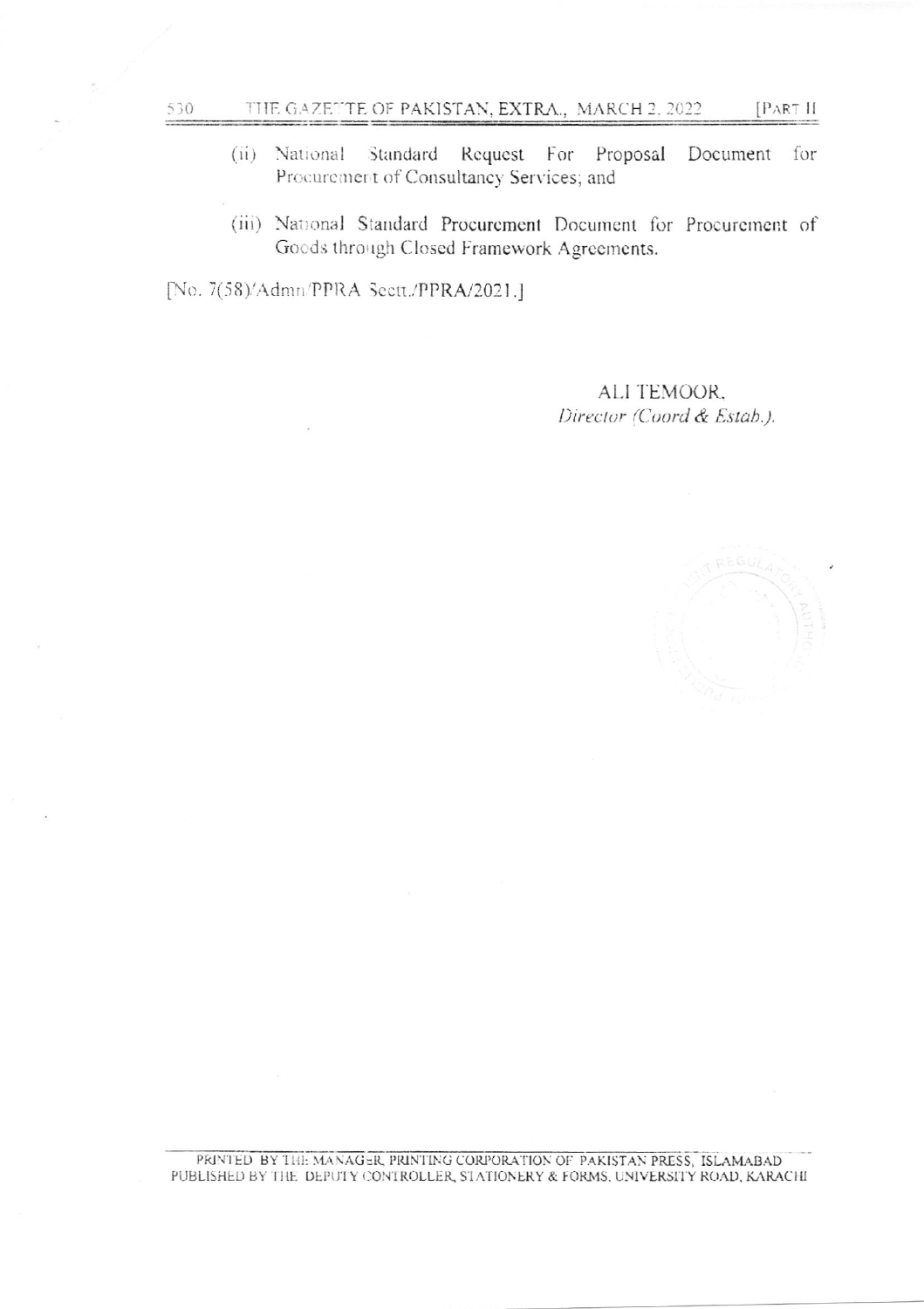# NATTONAL STANDARD BIDDING DOCUMENTS

# Procurement of General Goods

(Single Stage or Single Stage Two Envelop Procedure)

(National and International Competitive Bidding)



## Public Procurement Regulatory Authority

## Pakistan

December, 2021

ă.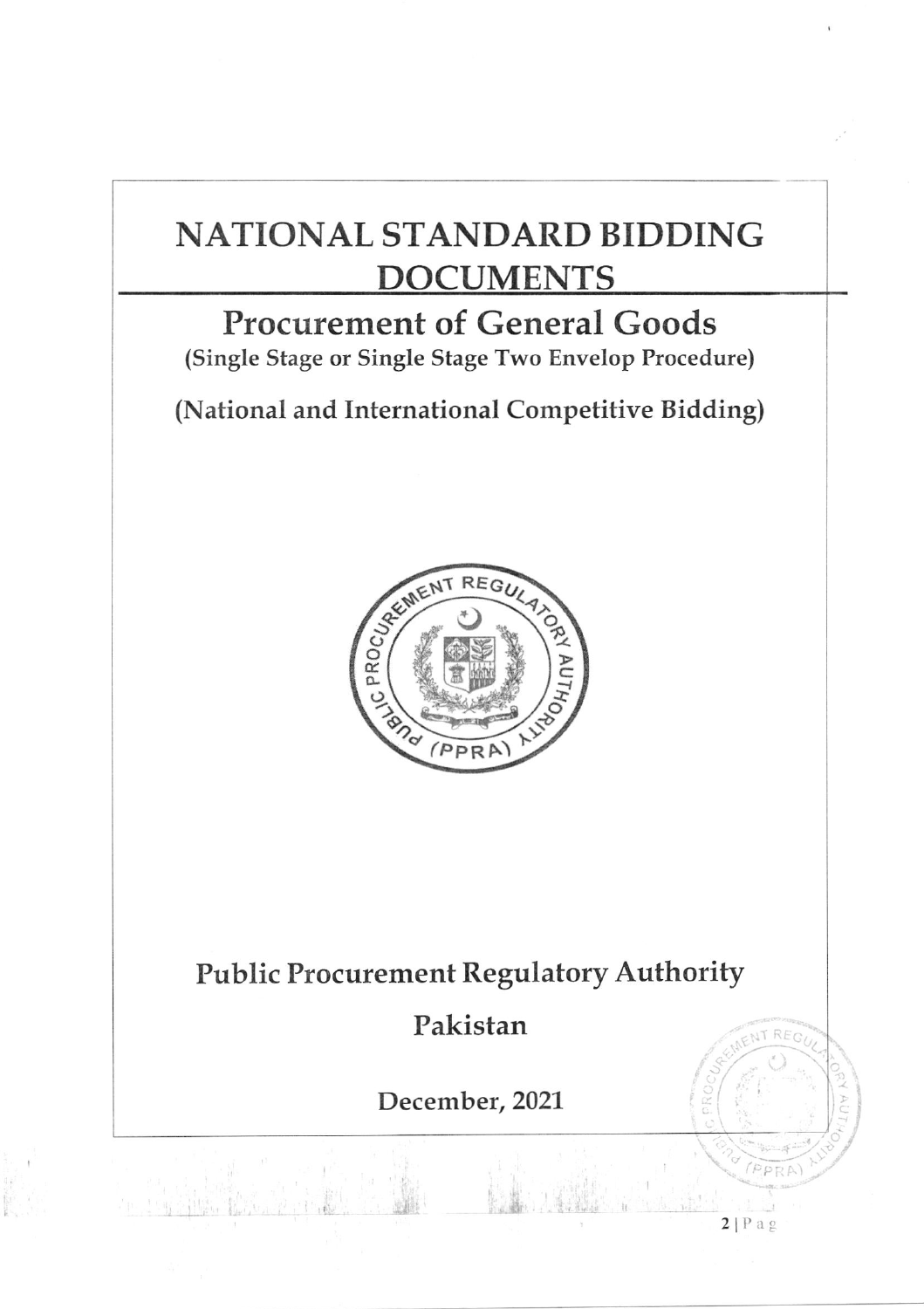### ACKNOWLEDGEMENT

Public Procurement Regulatory Authority extends its gratitude and acknowledges the guidance and support of the officials of the World Bank for development and finalization of this document.

The Authority aiso appreciates the contribution of Dr. Irfan Ahmad, Principal. Institute of Tender Management while finalizing the document and facilitating the Authority during Orientation Workshop with the procurement officials of the procuring agencies.

The Authority appreciates the coordination of Mr. Farukh Bashir Director (Training), Mr. Sagheer Ahmad, Deputy Director Training, Ms. Faiza Nayyer. Deputy Director Training and Mr. Jahangir Rizvi Assistant Director Training for organizing and facilitating in the Orientation Workshop.

The Authority acknowledge the contribution of following officers of the Authority for development and finalization of this document:

- Engr. Muhammad Zubair, Director General (M&E) PPRA 1.
- Mr. Muhammad Ibrahim R. Khan, Deputy Director (M&E) PPRA ii.
- Dr. Asim Ialeel, Deputy Director (M&E) PPRA iii.
- Engr. Muhammad Saleh Izhar, Deputy Director (M&E) PPRA iv.
- Mr. Ali Temoor, Director, Coord. & Estab/Deputy Director (HR) v.
- Mr. Muhammad Khurshid, Deputy Director (Legal) vl.
- Ms. Asma Shaheen, Deputy Director Finance/Accounts vii.



 $3$ |Pag